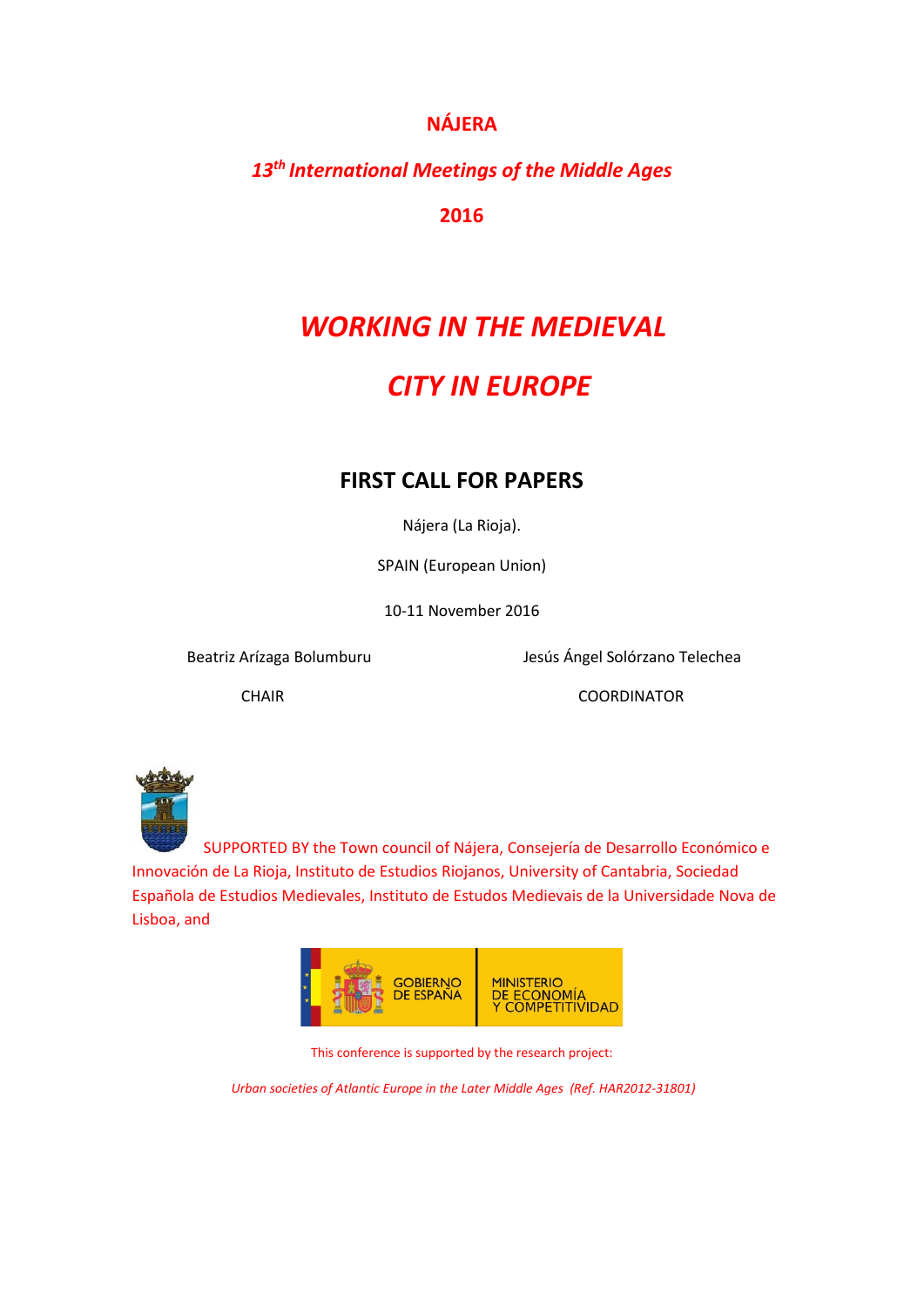

This Academic Meetings seek to provide an interdisciplinary forum for the discussion of all aspects of medieval studies. Each Congress has one particular special thematic strand on an area of interdisciplinary study in a wider context.

Next Autumn the town council of Nájera will once again host the International Meetings of the Middle Ages, organized by the Medieval Research Group on Atlantic Urban Societies of the University of Cantabria (http://atlanticports.unican.es/).

The international conference will take place in Nájera (Spain), from November 10-11, 2016.

The topic of this year is about:

#### *Working in the Medieval City* **in Europe**

We will focus on

- Organization, framing and representation of work
- Employment, labor market and mobility
- Entrepreneurship and industrial proletariat
- Labor wages and living standards
- Labor regulations and legislation
- Workers in the Atlantic port cities
- Working women
- Child labor
- Labor Unrest
- Labor and social identity
- Work organization and social relations

This fascinating conference may be a good springboard to facilitate this goal.

#### CALL FOR PAPERS

Historians and Graduate students are encouraged to submit abstracts for research presentations or posters on topics related to "Working in the Medieval European City".

Abstracts should be no more than 500 characters and should clearly state the purpose, thesis, methodology, and principal findings of the paper to be presented. Successful proposals will be published in 2017. All abstracts and a short CV should be submitted electronically to Jesús Solórzano at: [solorzaja@unican.es](mailto:solorzaja@unican.es)

The deadline for submissions will be **September 30th, 2016.**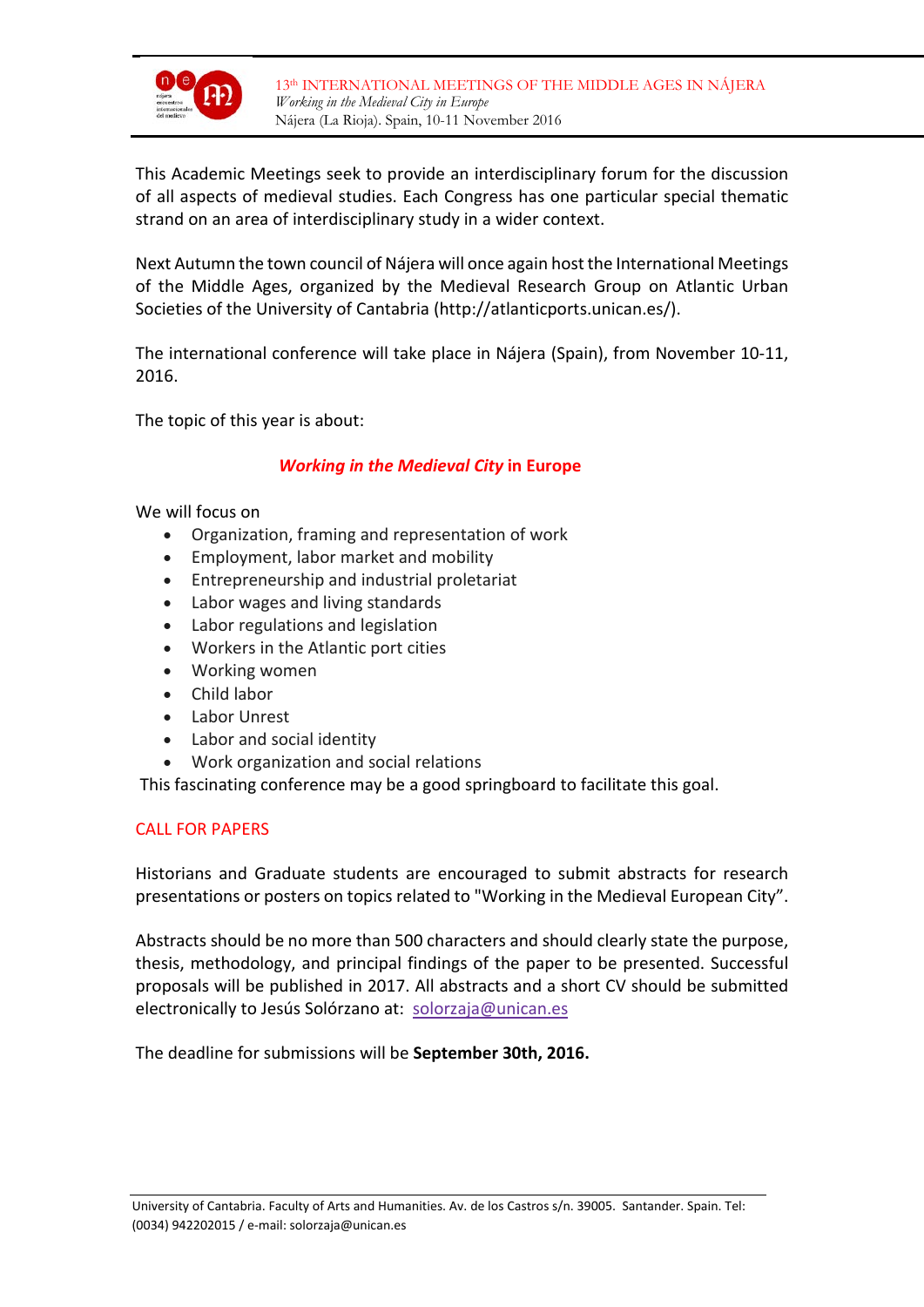

#### **GRANTS**

The *Institute of Medieval Studies of University of New Lisbon* and the *Spanish Society of Medieval Studies* have established a fund to support young researchers / students participation and attendance in the Conference. The Conference Fund is available to all students, both undergraduate and graduate, who are looking for funding to attend a conference related to their academic or professional goals. The purpose of these grants is to encourage and assist student presentations at this academic conference related to his/her goals by off-setting the cost of lodging.

The application for grants is open to all young researchers / students who meet the following:

- The young researcher/ student is in good academic standing
- The researcher/ student has matriculated into a degree of Grade, Master or PhD.
- Good knowledge of modern languages

The deadline for submissions will be **September 30th, 2016.**

The languages of the meetings are Spanish, English, French, Italian and Portuguese.

Prof. Dr. Jesús Angel Sólórzano-Telechea University of Cantabria Faculty of Arts and Humanities Av. de los Castros s/n. 39005. Santander. Spain (European Union) Phone: (0034) 942202015 Fax: (0034) 942201203 Email: [solorzaja@unican.es](mailto:solorzaja@unican.es)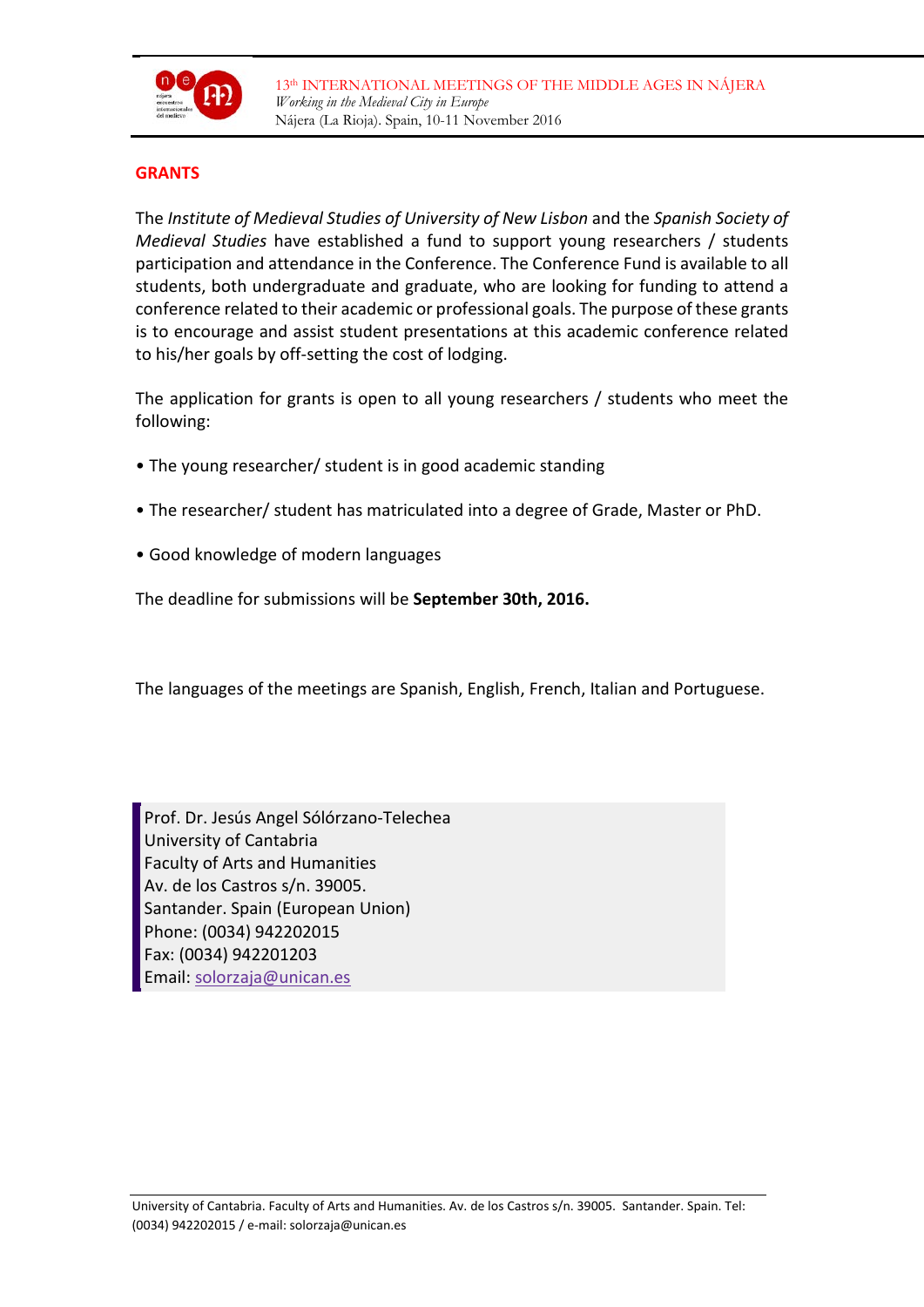

#### **INTERNATIONAL SCIENTIFIC ADVISORY BOARD**

**Chair** Beatriz Arízaga Bolumburu (Universidad de Cantabria)

**Coordinator** Jesús Ángel Solórzano Telechea (Universidad de Cantabria)

#### **Members**

[Amélia Aguiar Andrade](mailto:aman@fcsh.unl.pt) (*Universidade Nova de Lisboa*)

[Raphaela Averkorn](mailto:averkorn@geschichte.uni-siegen.de) (*Universität Siegen*)

Iñaki Bazán Díaz (*Universidad del País Vasco*)

[Michel Bochaca](mailto:mbochaca@univ-lr.fr) (*Université de La Rochelle*)

David Ditchburn (*Trinity College Dublin*)

[Ariel Guiance](mailto:aguiance@hotmail.com) *(CONICET-Universidad de Córdoba de Argentina)*

Jelle Haemers (*Universiteit Leuven*)

[Ricardo Izquierdo Benito](mailto:Ricardo.IBenito@uclm.es) (*Universidad de Castilla-La Mancha)*

Juan Francisco Jiménez Alcázar (*Universidad de Murcia)*

Christian Liddy (*University of Durham*)

[Denis Menjot](mailto:denis.menjot@univ-lyon2.fr) (*Université de Lyon II)*

Esther Peña Bocos (*Universidad de Cantabria*)

[Giuliano Pinto](mailto:gipinto@unifi.it) (*Universitá degli studi di Firenze*)

[Sarah Rees Jones](mailto:srrj1@york.ac.uk) (*University of York)*

Teófilo F. Ruiz (*University of California-Los Ángeles*)

[Vicente Salvatierra Cuenca](mailto:vsalvati@ujaen.es) (*Universidad de Jaén*)

[Louis Sicking](mailto:L.H.J.Sicking@hum.leidenuniv.nl) (*Universiteit Leiden y U. Ámsterdam*)

[Urszula Sowina](mailto:sowina@iaepan.edu.pl) (*Instituto Arqueológico de Varsovia*)

Mª [Isabel del Val Valdivieso](mailto:delval@fyl.uva.es) (*Universidad de Valladolid*)